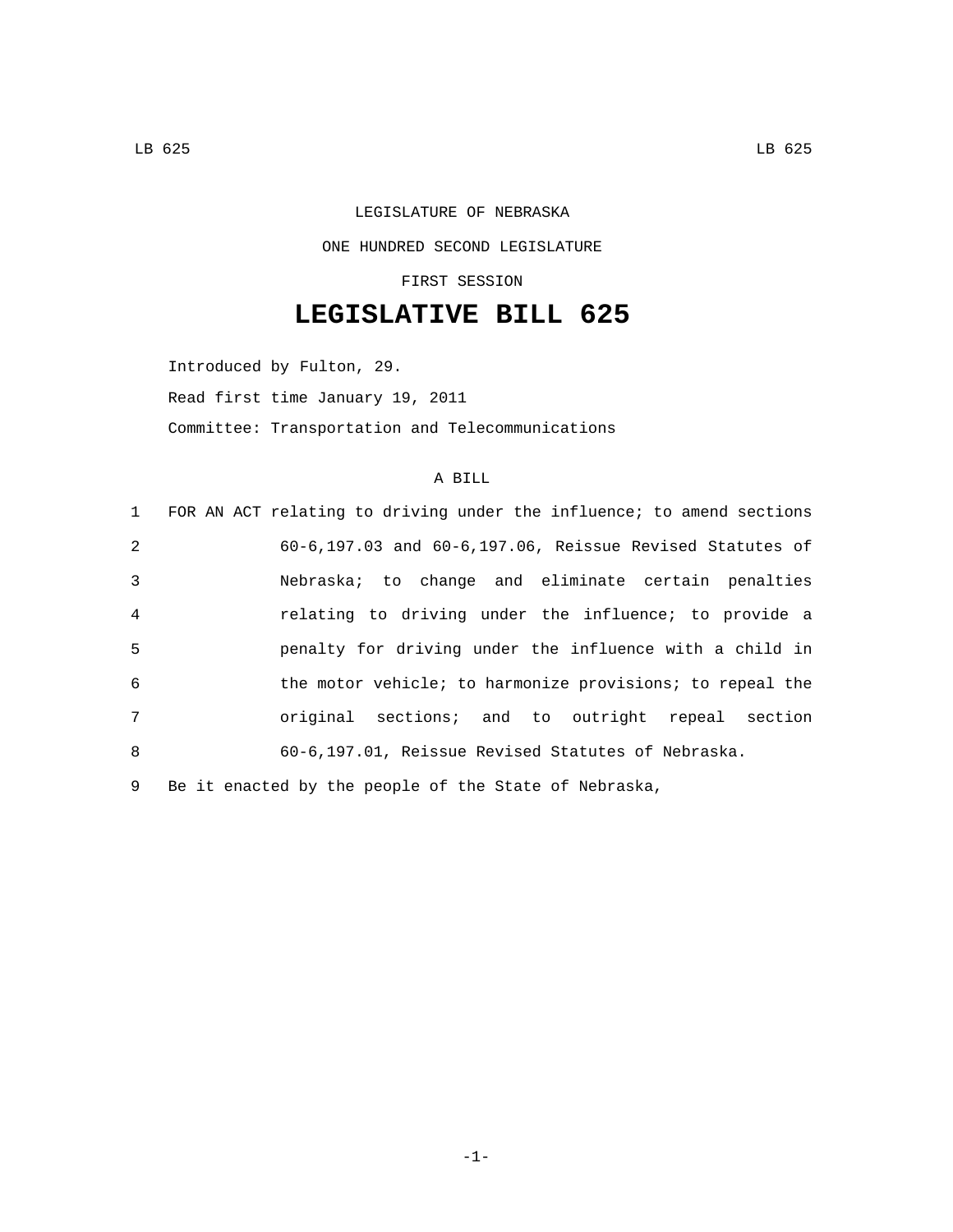1 Section 1. Section 60-6,197.03, Reissue Revised Statutes 2 of Nebraska, is amended to read:

3 60-6,197.03 Any person convicted of a violation of 4 section 60-6,196 or 60-6,197 shall be punished as follows:

5 (1) Except as provided in subdivision (2) or (11) of this 6 section, if such person has not had a prior conviction, such person 7 shall be guilty of a Class W misdemeanor, and the court shall, as 8 part of the judgment of conviction, order that the operator's license 9 of such person be revoked or impounded for a period of six months 10 from the date ordered by the court. If the court orders the person's 11 operator's license impounded, the court shall also order that the 12 person shall not operate a motor vehicle for a period of six months 13 and shall not order the installation of an ignition interlock device 14 or an ignition interlock permit. If the court orders the person's 15 operator's license revoked, the revocation period shall be for six 16 months. The revocation order shall require that the person not drive 17 for a period of thirty days, after which the court may shall order 18 that the person to apply for an ignition interlock permit for the 19 remainder of the revocation period and have an ignition interlock 20 device installed on any motor vehicle he or she operates during the 21 remainder of the revocation period. No ignition interlock permit may 22 be issued until sufficient evidence is presented to the Department of 23 Motor Vehicles that an ignition interlock device is installed on any 24 motor vehicle the person operates and that the person is eligible for 25 use of an ignition interlock device. Such revocation or impoundment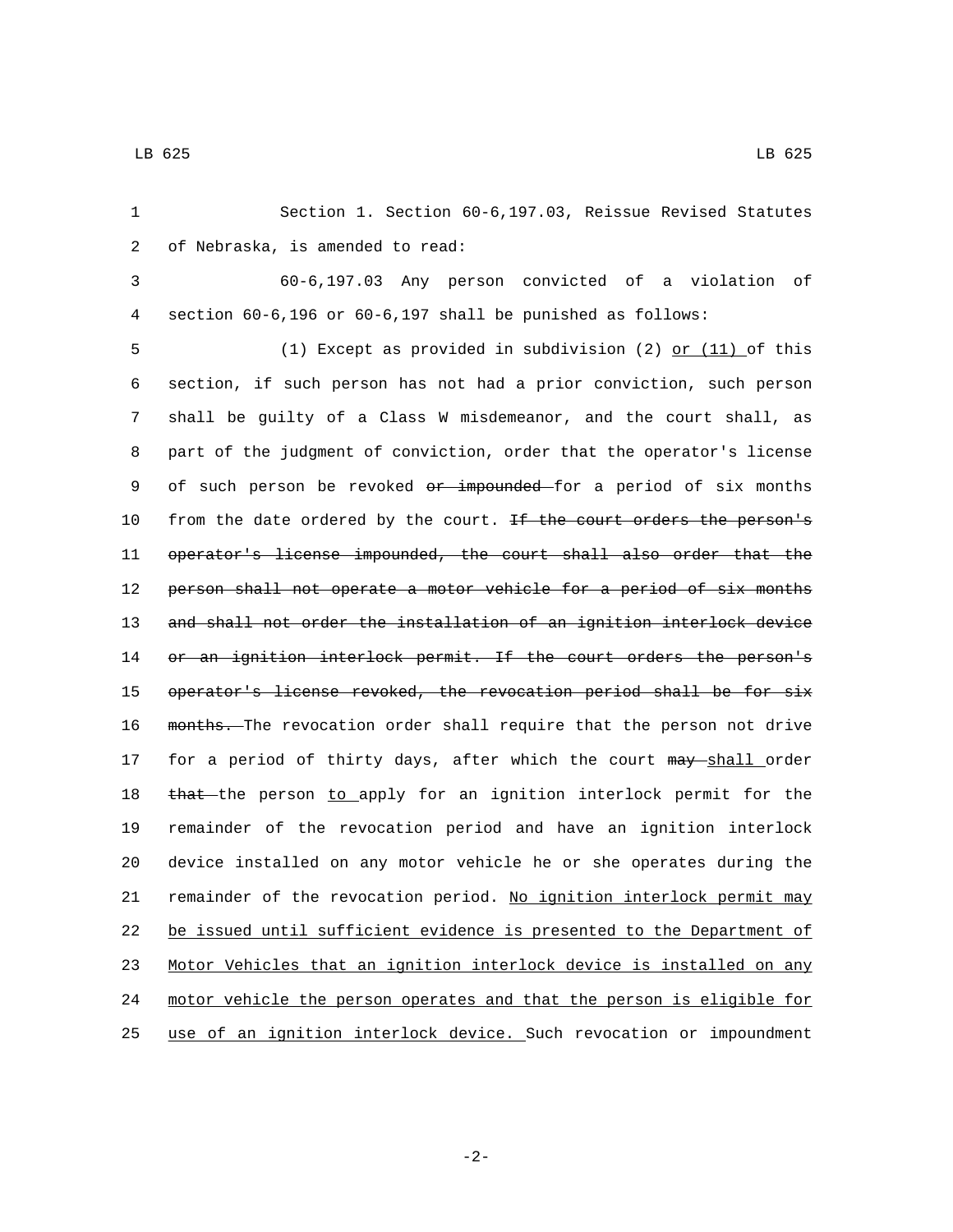shall be administered upon sentencing, upon final judgment of any appeal or review, or upon the date that any probation is revoked.

 If the court places such person on probation or suspends the sentence for any reason, the court shall, as one of the conditions of probation or sentence suspension, order that the operator's license of such person be revoked for a period of sixty 7 days from the date ordered by the court. The court may shall order that during the period of revocation the person apply for an ignition interlock permit and the installation of an ignition interlock device pursuant to section 60-6,211.05. Such order of probation or sentence suspension shall also include, as one of its conditions, the payment 12 of a four-hundred-dollar fine;

13 (2) If Except as provided in subdivision (11) of this 14 section, if such person has not had a prior conviction and, as part of the current violation, had a concentration of fifteen-hundredths of one gram or more by weight of alcohol per one hundred milliliters of his or her blood or fifteen-hundredths of one gram or more by weight of alcohol per two hundred ten liters of his or her breath, such person shall be guilty of a Class W misdemeanor, and the court shall, as part of the judgment of conviction, revoke the operator's license of such person for a period of one year from the date ordered by the court. The revocation order shall require that the person not 23 drive for a period of sixty-forty-five days, after which the court 24 may shall order that the person to apply for an ignition interlock 25 permit pursuant to subdivision  $(1)(b)$  of section  $60-6,197.01$  for the

-3-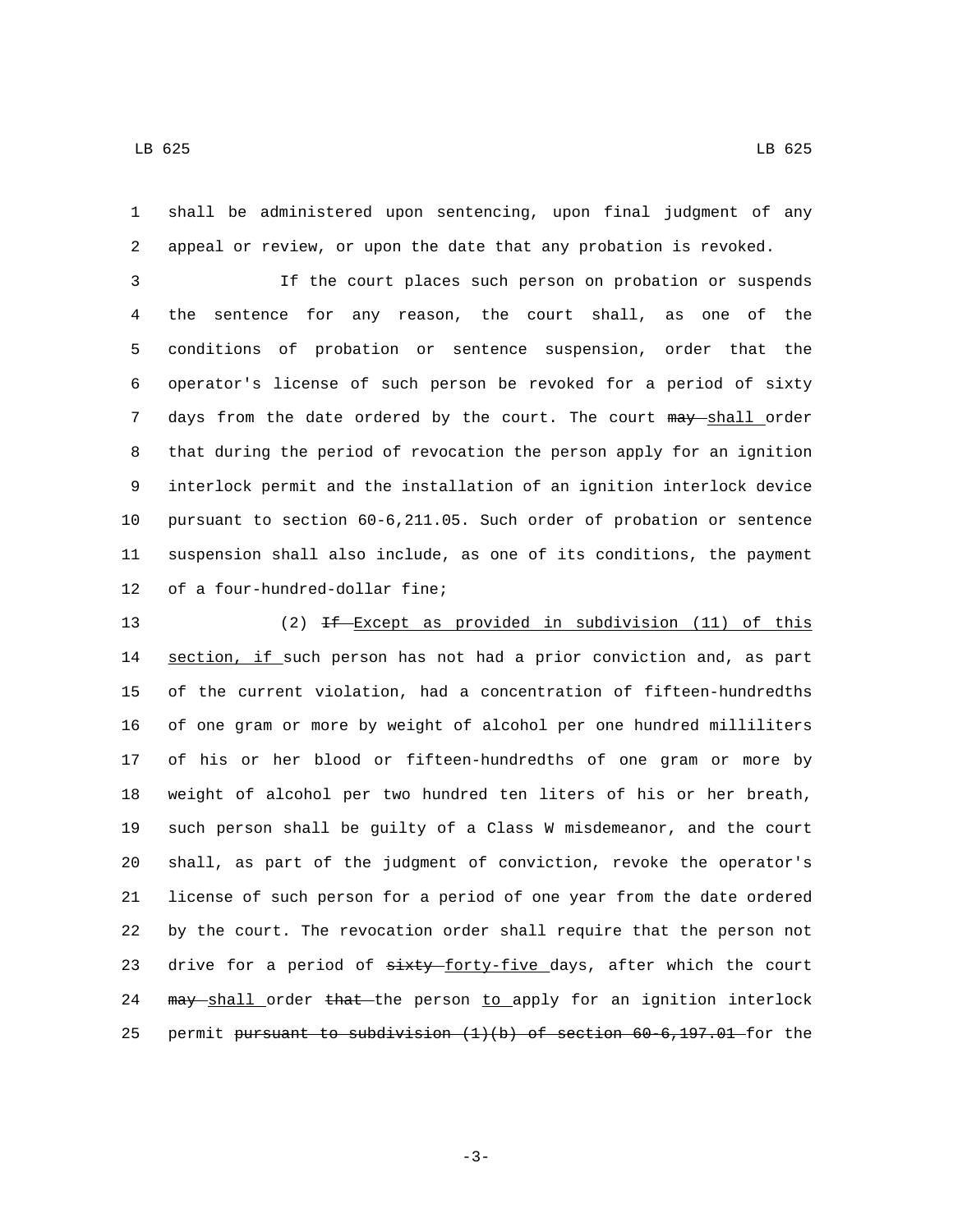LB 625 LB 625

 remainder of the revocation period and have an ignition interlock device installed on any motor vehicle he or she operates during the 3 remainder of the revocation period. No ignition interlock permit may be issued until sufficient evidence is presented to the Department of Motor Vehicles that an ignition interlock device is installed on any motor vehicle the person operates and that the person is eligible for use of an ignition interlock device. Such revocation shall be administered upon sentencing, upon final judgment of any appeal or review, or upon the date that any probation is revoked.

 If the court places such person on probation or suspends the sentence for any reason, the court shall, as one of the conditions of probation or sentence suspension, order that the operator's license of such person be revoked for a period of one year from the date ordered by the court. The revocation order shall require that the person not drive for a period of forty-five days, 16 after which the court may shall order that during the period of 17 revocation the person apply for an ignition interlock permit and installment of an ignition interlock device pursuant to section 60-6,211.05. pursuant to subdivision (1)(b) of section 60-6,197.01 for the remainder of the revocation period and have an ignition interlock device installed on any motor vehicle he or she operates 22 during the remainder of the revocation period. Such revocation shall be administered upon sentencing, upon final judgment of any appeal or review, or upon the date that any probation is revoked. Such order of probation or sentence suspension shall also include, as conditions,

-4-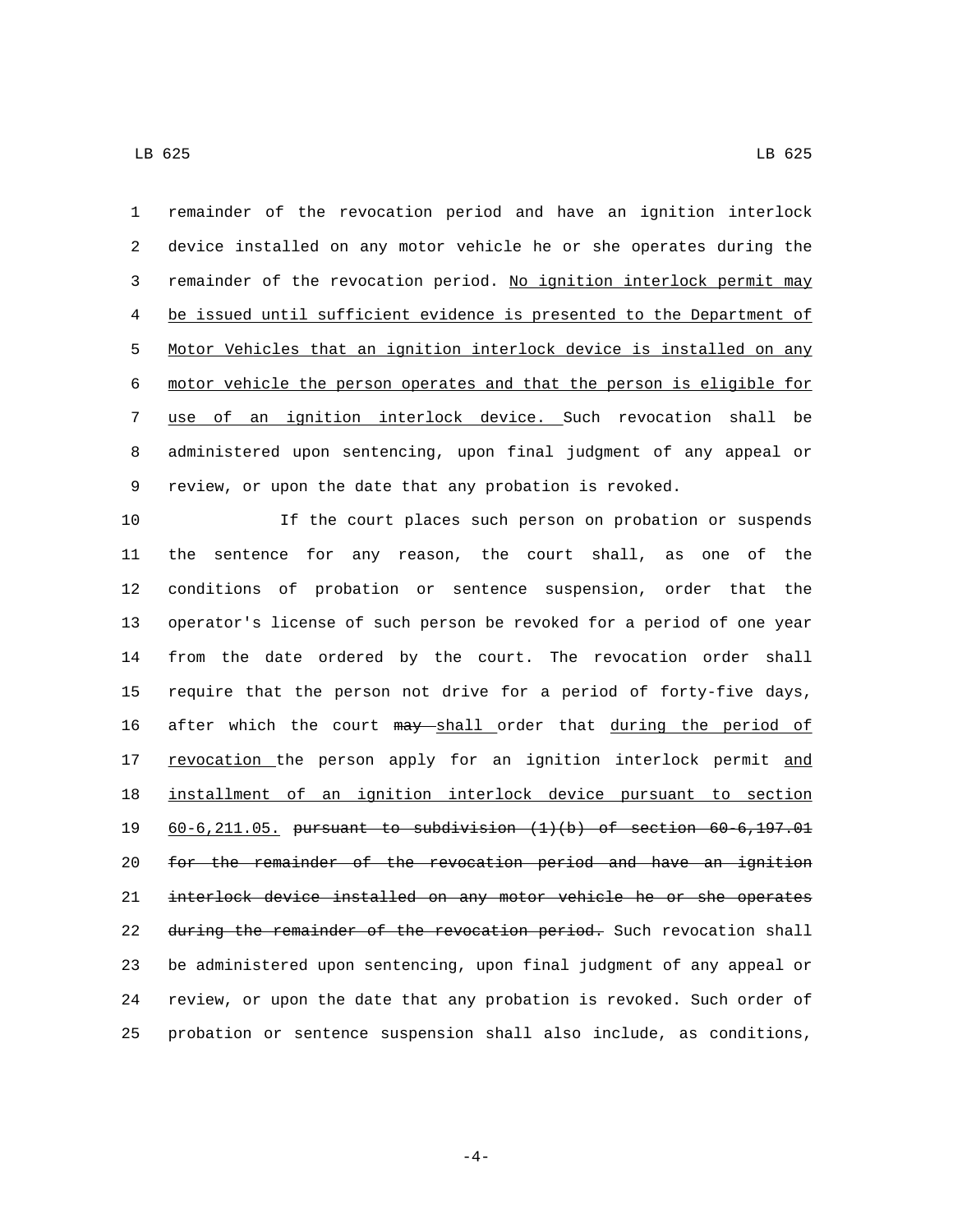the payment of a five-hundred-dollar fine and either confinement in the city or county jail for two days or the imposition of not less than one hundred twenty hours of community service;

4 (3) Except as provided in subdivision  $(5)$  (11) of this section, if such person has had one prior conviction, such person shall be guilty of a Class W misdemeanor, and the court shall, as part of the judgment of conviction, order that the operator's license of such person be revoked for a period of one year from the date ordered by the court. The revocation order shall require that the 10 person not drive for a period of  $\frac{1}{x+y}$  forty-five days, after which 11 the court may shall order that the person to apply for an ignition interlock permit for the remainder of the revocation period and have an ignition interlock device installed on any motor vehicle he or she 14 owns or operates during the remainder of the revocation period. No ignition interlock permit may be issued until sufficient evidence is presented to the Department of Motor Vehicles that an ignition interlock device is installed on any motor vehicle the person operates and that the person is eligible for use of an ignition 19 interlock device. and shall issue an order pursuant to subdivision  $(1)(b)$  of section 60-6,197.01. Such revocation shall be administered upon sentencing, upon final judgment of any appeal or review, or upon 22 the date that any probation is revoked.

 If the court places such person on probation or suspends the sentence for any reason, the court shall, as one of the conditions of probation or sentence suspension, order that the

-5-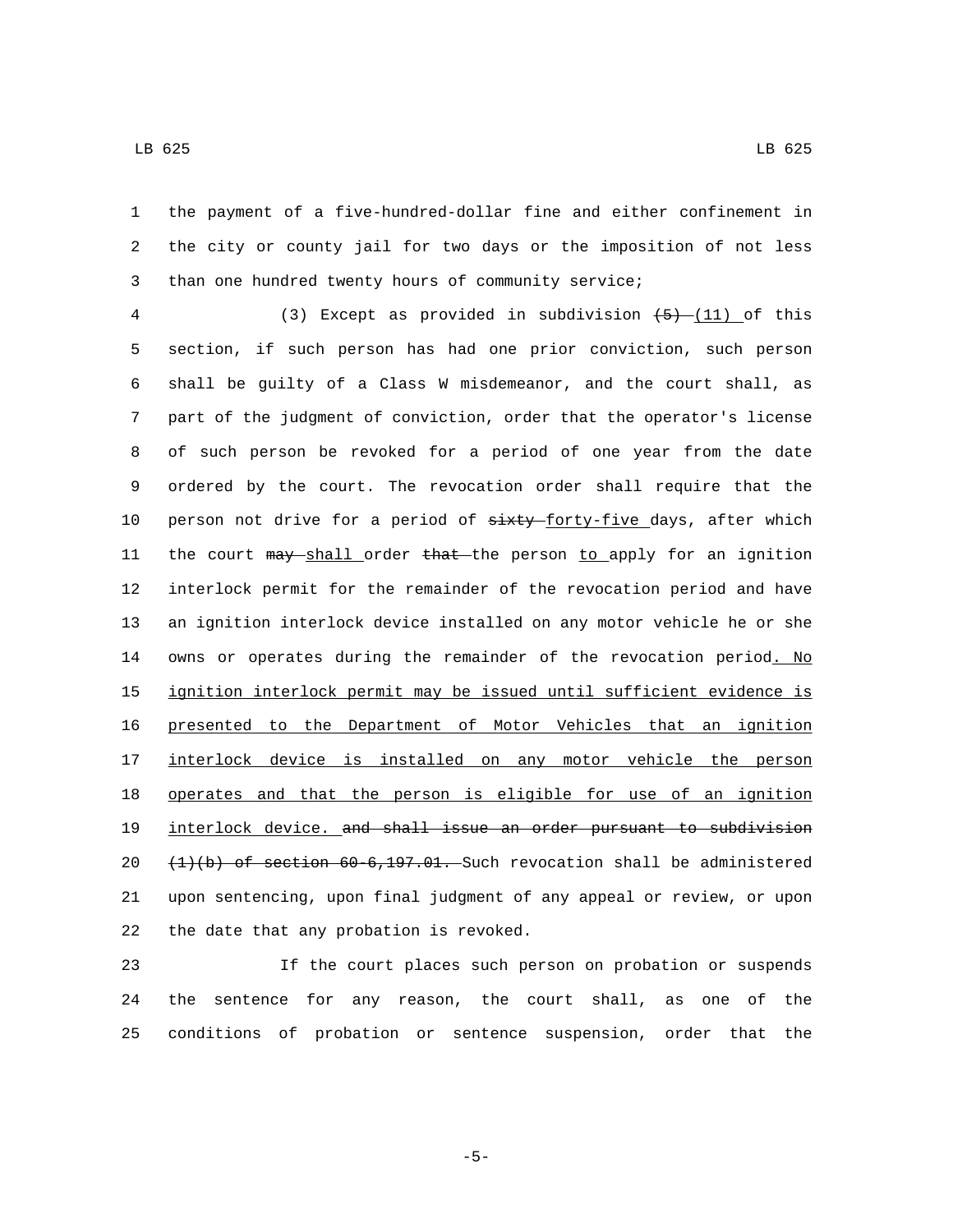operator's license of such person be revoked for a period of one year from the date ordered by the court. The revocation order shall require that the person not drive for a period of forty-five days, 4 after which the court may shall order that during the period of revocation the person apply for an ignition interlock permit and installation of an ignition interlock device pursuant to section 60-6,211.05. and shall issue an order pursuant to subdivision  $(1)(b)$ 8 of section 60-6,197.01. Such order of probation or sentence suspension shall also include, as conditions, the payment of a five- hundred-dollar fine and either confinement in the city or county jail for ten days or the imposition of not less than two hundred forty 12 hours of community service;

13 (4) Except as provided in subdivision  $(6)$  (11) of this section, if such person has had two prior convictions, such person shall be guilty of a Class W misdemeanor, and the court shall, as part of the judgment of conviction, order that the operator's license of such person be revoked for a period of fifteen years from the date 18 ordered by the court. The revocation order shall require that the person not drive for a period of at least forty-five days, after which the court shall order the person to apply for an ignition interlock permit for the remainder of the revocation period and leave an ignition interlock device installed on any motor vehicle he or she 23 owns or operates during the remainder of the revocation period. No ignition interlock permit may be issued until sufficient evidence is presented to the Department of Motor Vehicles that an ignition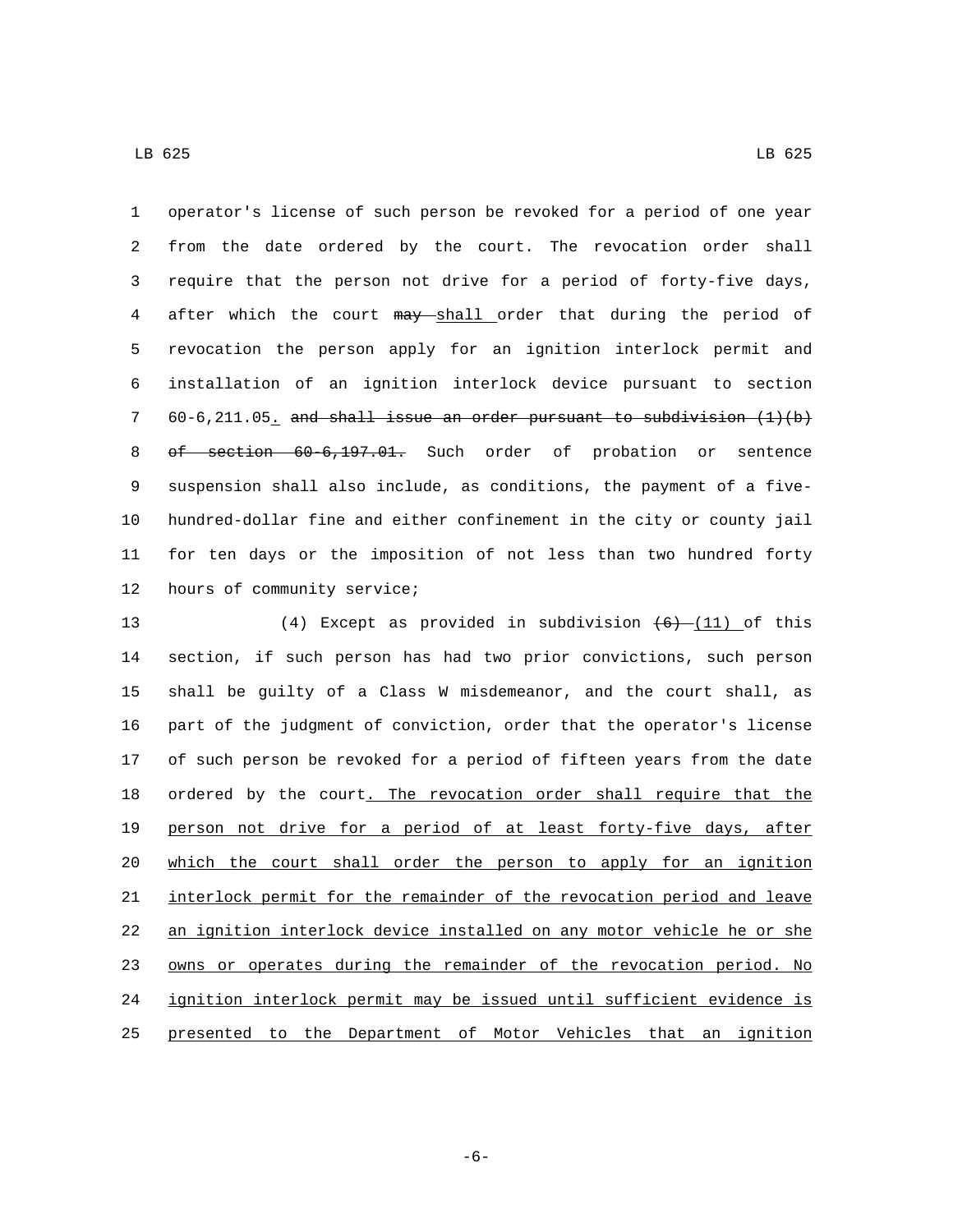interlock device is installed on any motor vehicle the person operates and that the person is eligible for use of an ignition interlock device. and shall issue an order pursuant to section 60-6,197.01. Such orders revocation shall be administered upon sentencing, upon final judgment of any appeal or review, or upon the 6 date that any probation is revoked.

 If the court places such person on probation or suspends the sentence for any reason, the court shall, as one of the conditions of probation or sentence suspension, order that the operator's license of such person be revoked for a period of at least two years but not more than fifteen years from the date ordered by the court. The revocation order shall require that the person not 13 drive for a period of forty-five days, after which the court may 14 shall order that during the period of revocation the person apply for an ignition interlock permit and installation of an ignition 16 interlock device issued pursuant to section 60-6,211.05. and shall issue an order pursuant to subdivision (1)(b) of section 60-6,197.01. Such order of probation or sentence suspension shall also include, as conditions, the payment of a six-hundred-dollar fine and confinement 20 in the city or county jail for thirty days;

 (5) If such person has had one prior conviction and, as part of the current violation, had a concentration of fifteen- hundredths of one gram or more by weight of alcohol per one hundred milliliters of his or her blood or fifteen-hundredths of one gram or more by weight of alcohol per two hundred ten liters of his or her

-7-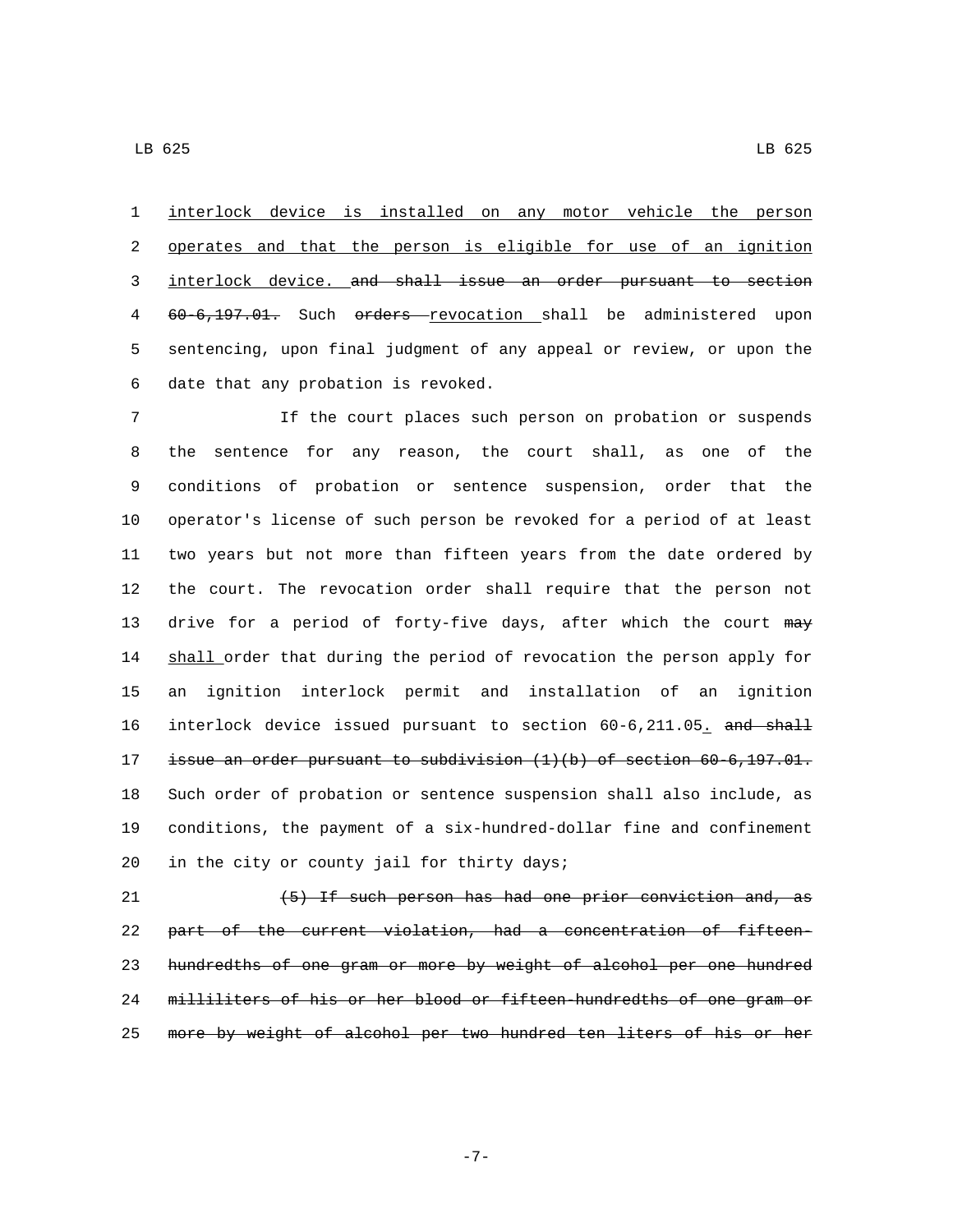1 breath or refused to submit to a test as required under section 2 60-6,197, such person shall be guilty of a Class I misdemeanor, and 3 the court shall, as part of the judgment of conviction, revoke the 4 operator's license of such person for a period of at least one year 5 but not more than fifteen years from the date ordered by the court 6 and shall issue an order pursuant to section 60-6,197.01. Such 7 revocation and order shall be administered upon sentencing, upon 8 final judgment of any appeal or review, or upon the date that any 9 probation is revoked. The court shall also sentence such person to 10 serve at least ninety days' imprisonment in the city or county jail 11 or an adult correctional facility.

12 12 **If the court places such person on probation or suspends** 13 the sentence for any reason, the court shall, as one of the 14 conditions of probation or sentence suspension, order that the 15 operator's license of such person be revoked for a period of at least 16 one year but not more than fifteen years from the date ordered by the 17 court. The revocation order shall require that the person not drive 18 for a period of forty-five days, after which the court may order that 19 during the period of revocation the person apply for an ignition 20 interlock permit and installation of an ignition interlock device 21 issued pursuant to section 60-6,211.05 and shall issue an order 22 pursuant to subdivision  $(1)(b)$  of section  $60-6, 197.01$ . Such order of 23 probation or sentence suspension shall also include, as conditions, 24 the payment of a one-thousand-dollar fine and confinement in the city 25 or county jail for thirty days;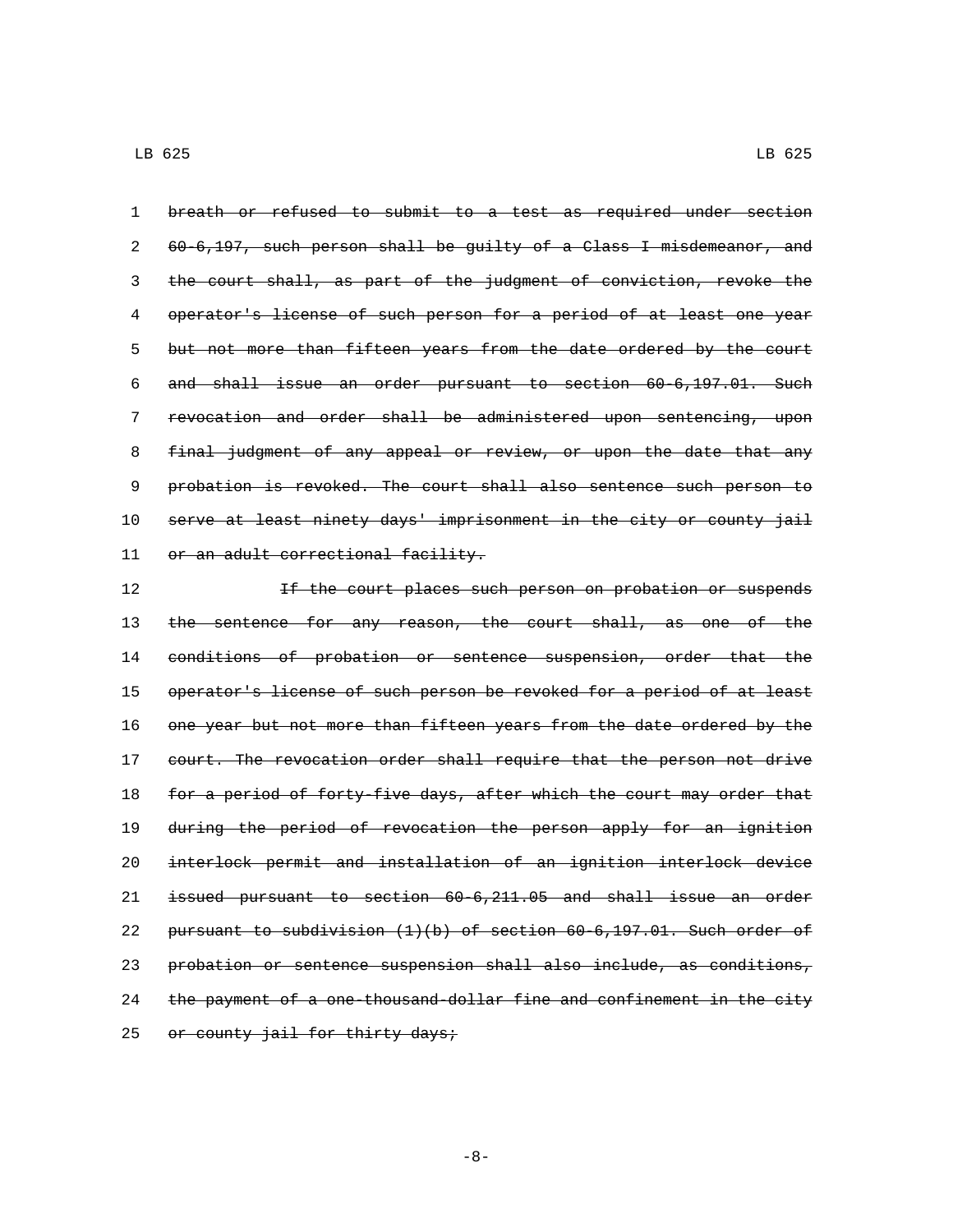| 1  | (6) If such person has had two prior convictions and, as              |
|----|-----------------------------------------------------------------------|
| 2  | part of the current violation, had a concentration of fifteen-        |
| 3  | hundredths of one gram or more by weight of alcohol per one hundred   |
| 4  | milliliters of his or her blood or fifteen-hundredths of one gram or  |
| 5  | more by weight of alcohol per two hundred ten liters of his or her    |
| 6  | breath or refused to submit to a test as required under section       |
| 7  | 60-6,197, such person shall be guilty of a Class IIIA felony, and the |
| 8  | court shall, as part of the judgment of conviction, revoke the        |
| 9  | operator's license of such person for a period of fifteen years from  |
| 10 | the date ordered by the court and shall issue an order pursuant to    |
| 11 | section 60-6,197.01. Such revocation and order shall be administered  |
| 12 | upon sentencing, upon final judgment of any appeal or review, or upon |
| 13 | the date that any probation is revoked. The court shall also sentence |
| 14 | such person to serve at least one hundred eighty days' imprisonment   |
| 15 | in the city or county jail or an adult correctional facility.         |
| 16 | If the court places such person on probation or suspends              |
| 17 | the sentence for any reason, the court shall, as one of the           |
| 18 | conditions of probation or sentence suspension, order that the        |
| 19 | operator's license of such person be revoked for a period of at least |
| 20 | five years but not more than fifteen years from the date ordered by   |
| 21 | the court. The revocation order shall require that the person not     |
| 22 | drive for a period of forty-five days, after which the court may      |
| 23 | order that during the period of revocation the person apply for an    |
| 24 | ignition interlock permit and installation of an ignition interlock   |

device issued pursuant to section 60-6,211.05 and shall issue an

-9-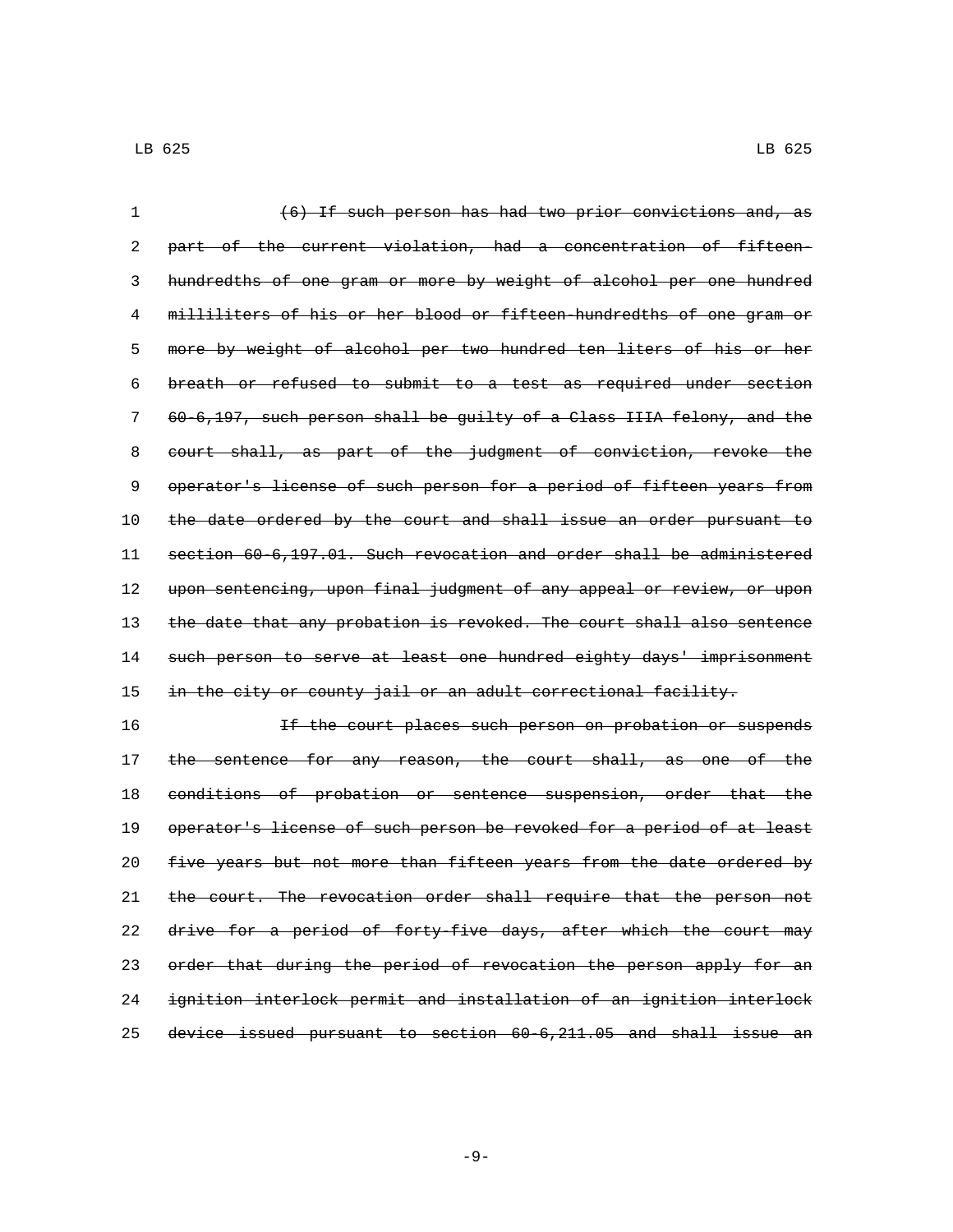1 order pursuant to subdivision (1)(b) of section 60-6,197.01. Such order of probation or sentence suspension shall also include, as conditions, the payment of a one-thousand-dollar fine and confinement 4 in the city or county jail for sixty days;

 (7) Except as provided in subdivision (8) of this 6 section, if  $(5)$  If such person has had three prior convictions, such person shall be guilty of a Class IIIA felony, and the court shall, as part of the judgment of conviction, order that the operator's license of such person be revoked for a period of fifteen years from 10 the date ordered by the court. The revocation order shall require 11 that the person not drive for a period of at least one year, after which the court shall order that the person may apply for an ignition interlock permit for the remainder of the revocation period and leave 14 an ignition interlock device installed on any motor vehicle he or she 15 owns or operates during the remainder of the revocation period. No ignition interlock permit may be issued until sufficient evidence is presented to the Department of Motor Vehicles that an ignition interlock device is installed on any motor vehicle the person operates and that the person is eligible for use of an ignition interlock device. and shall issue an order pursuant to section 60-6,197.01. Such orders shall be administered upon sentencing, upon final judgment of any appeal or review, or upon the date that any probation is revoked. The court shall also sentence such person to serve at least one hundred eighty days' imprisonment in the city or 25 county jail or an adult correctional facility.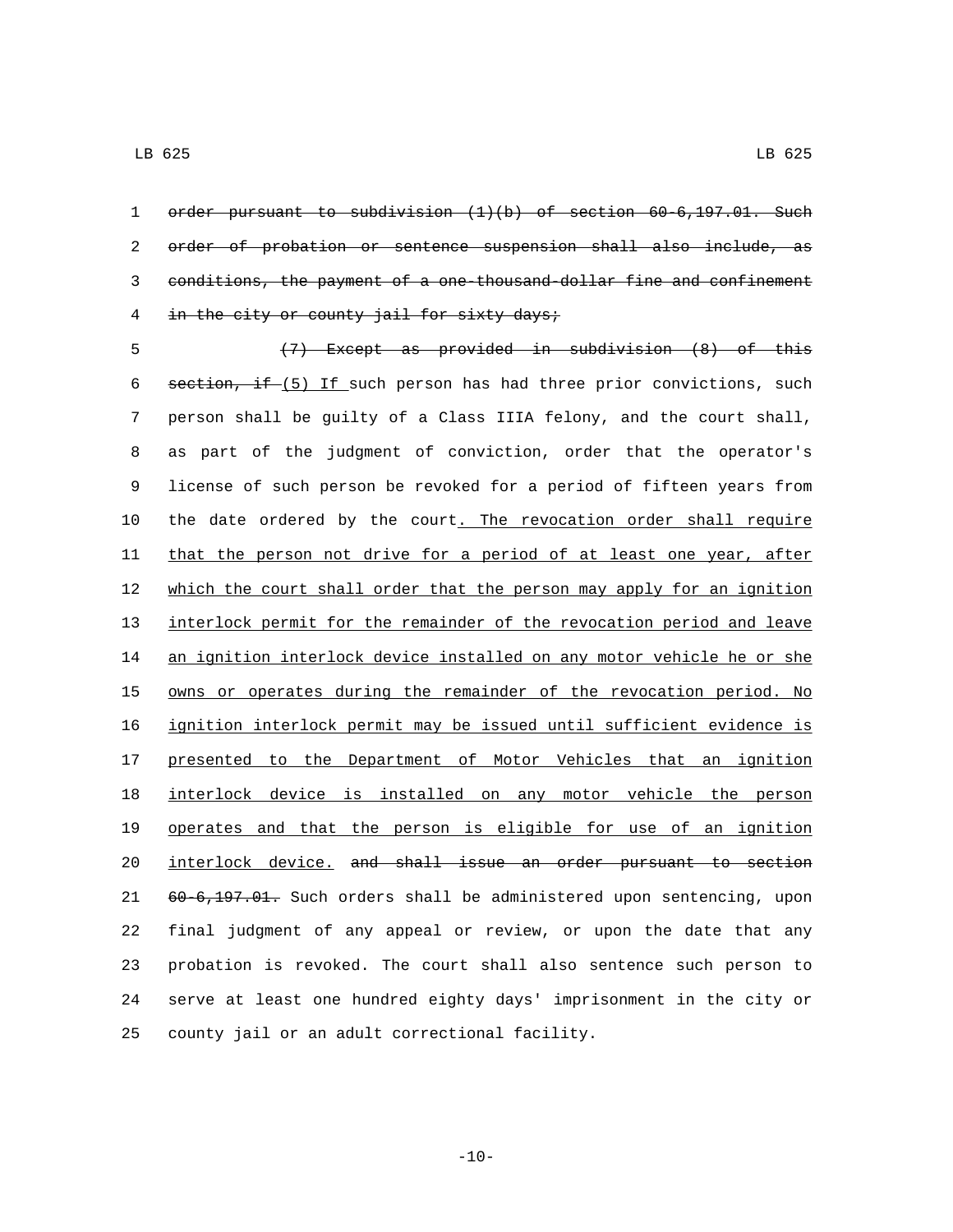If the court places such person on probation or suspends the sentence for any reason, the court shall, as one of the conditions of probation or sentence suspension, order that the operator's license of such person be revoked for a period of fifteen years from the date ordered by the court. The revocation order shall require that the person not drive for a period of forty-five days, 7 after which the court may shall order that during the period of revocation the person apply for an ignition interlock permit and installation of an ignition interlock device issued pursuant to 10 section 60-6,211.05. and shall issue an order pursuant to subdivision (1)(b) of section 60-6,197.01. Such order of probation or sentence suspension shall also include, as conditions, the payment of a one- thousand-dollar fine and confinement in the city or county jail for 14 ninety days;

 (8) If such person has had three prior convictions and, as part of the current violation, had a concentration of fifteen- hundredths of one gram or more by weight of alcohol per one hundred milliliters of his or her blood or fifteen-hundredths of one gram or 19 more by weight of alcohol per two hundred ten liters of his or her breath or refused to submit to a test as required under section 60-6,197, such person shall be guilty of a Class III felony, and the court shall, as part of the judgment of conviction, revoke the operator's license of such person for a period of fifteen years from 24 the date ordered by the court and shall issue an order pursuant to section 60-6,197.01. Such revocation and order shall be administered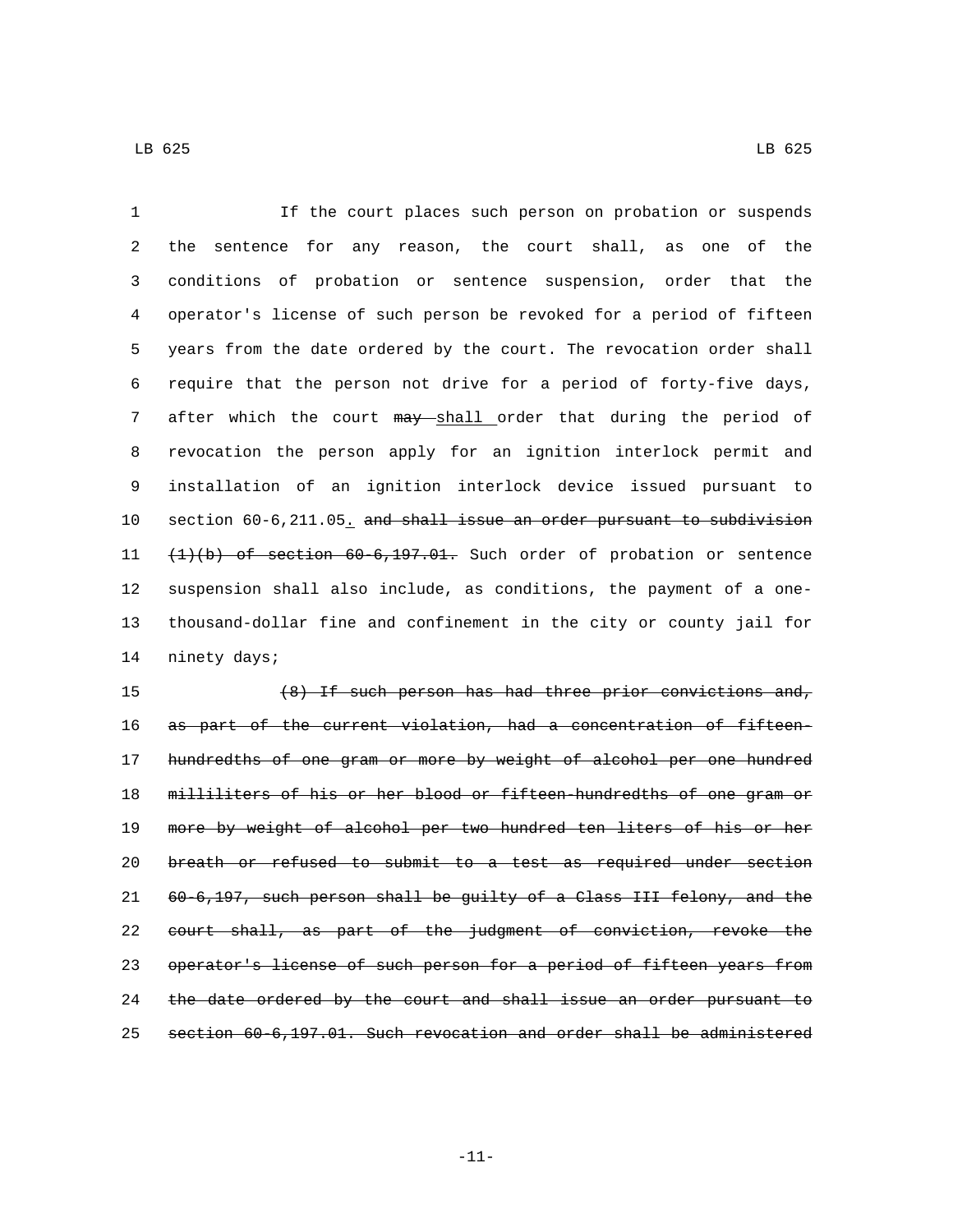1 upon sentencing, upon final judgment of any appeal or review, or upon 2 the date that any probation is revoked.

 If the court places such person on probation or suspends 4 the sentence for any reason, the court shall, as one of the conditions of probation or sentence suspension, order that the operator's license of such person be revoked for a period of fifteen years from the date ordered by the court. The revocation order shall 8 require that the person not drive for a period of forty-five days, 9 after which the court may order that during the period of revocation the person apply for an ignition interlock permit and installation of an ignition interlock device issued pursuant to section 60-6,211.05 and shall issue an order pursuant to subdivision (1)(b) of section 60-6,197.01. Such order of probation or sentence suspension shall 14 also include, as conditions, the payment of a one-thousand-dollar 15 fine and confinement in the city or county jail for one hundred  $t$ wenty days;

 (9) Except as provided in subdivision (10) of this 18 section, if (6) If such person has had four or more prior convictions, such person shall be guilty of a Class III felony, and the court shall, as part of the judgment of conviction, order that the operator's license of such person be revoked for a period of fifteen years from the date ordered by the court. The revocation 23 order shall require that the person not drive for a period of at least one year, after which the court shall order that the person may apply for an ignition interlock permit for the remainder of the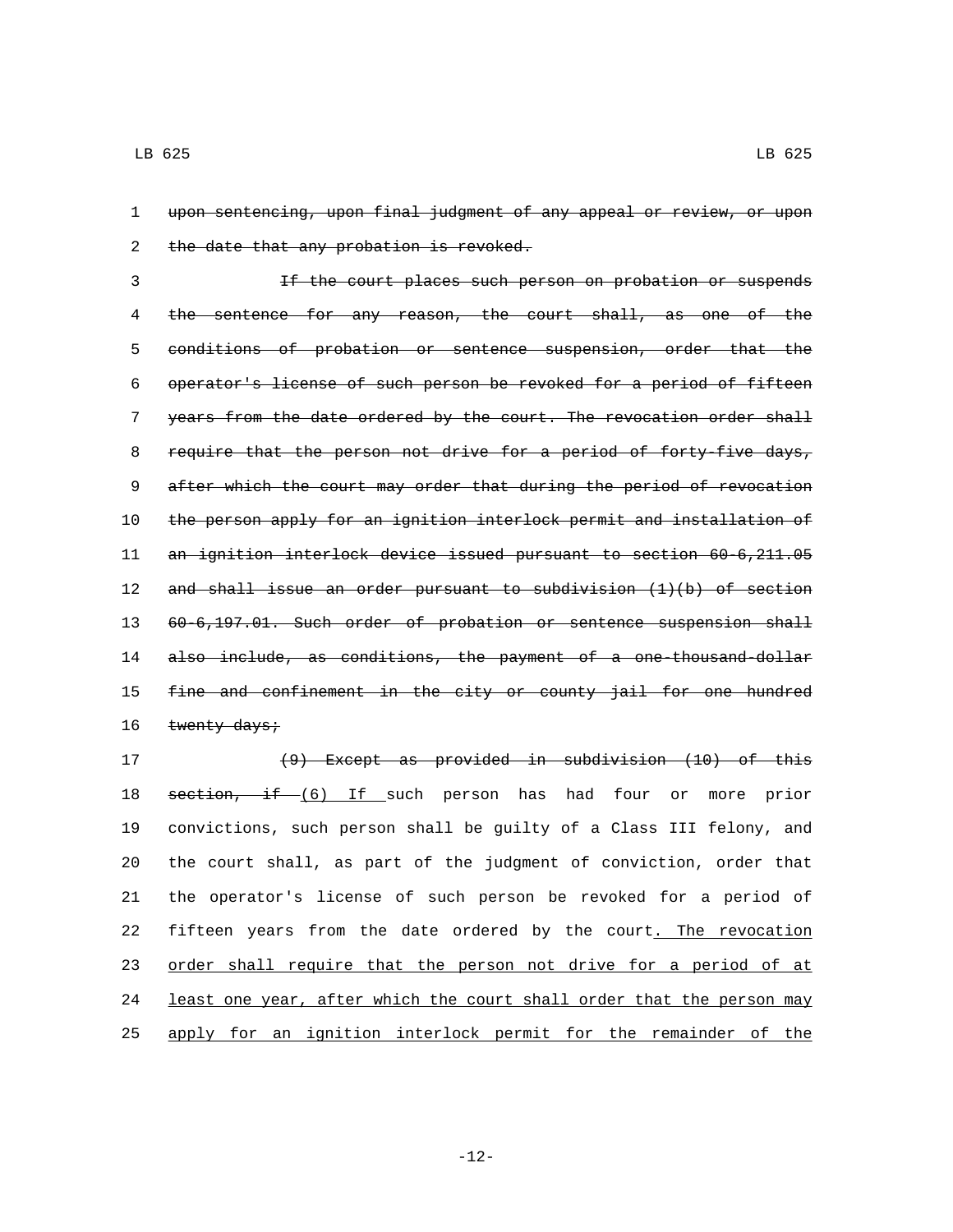revocation period and leave an ignition interlock device installed on 2 any motor vehicle he or she owns or operates during the remainder of the revocation period. No ignition interlock permit may be issued until sufficient evidence is presented to the Department of Motor Vehicles that an ignition interlock device is installed on any motor vehicle the person operates and that the person is eligible for use of an ignition interlock device. and shall issue an order pursuant to section 60-6,197.01. Such orders shall be administered upon sentencing, upon final judgment of any appeal or review, or upon the 10 date that any probation is revoked.

 If the court places such person on probation or suspends the sentence for any reason, the court shall, as one of the conditions of probation or sentence suspension, order that the operator's license of such person be revoked for a period of fifteen years from the date ordered by the court. The revocation order shall require that the person not drive for a period of forty-five days, 17 after which the court may shall order that during the period of revocation the person apply for an ignition interlock permit and installation of an ignition interlock device issued pursuant to 20 section 60-6,211.05. and shall issue an order pursuant to subdivision (1)(b) of section 60-6,197.01. Such order of probation or sentence suspension shall also include, as conditions, the payment of a one- thousand-dollar fine and confinement in the city or county jail for 24 one hundred eighty days; and

(10) If such person has had four or more prior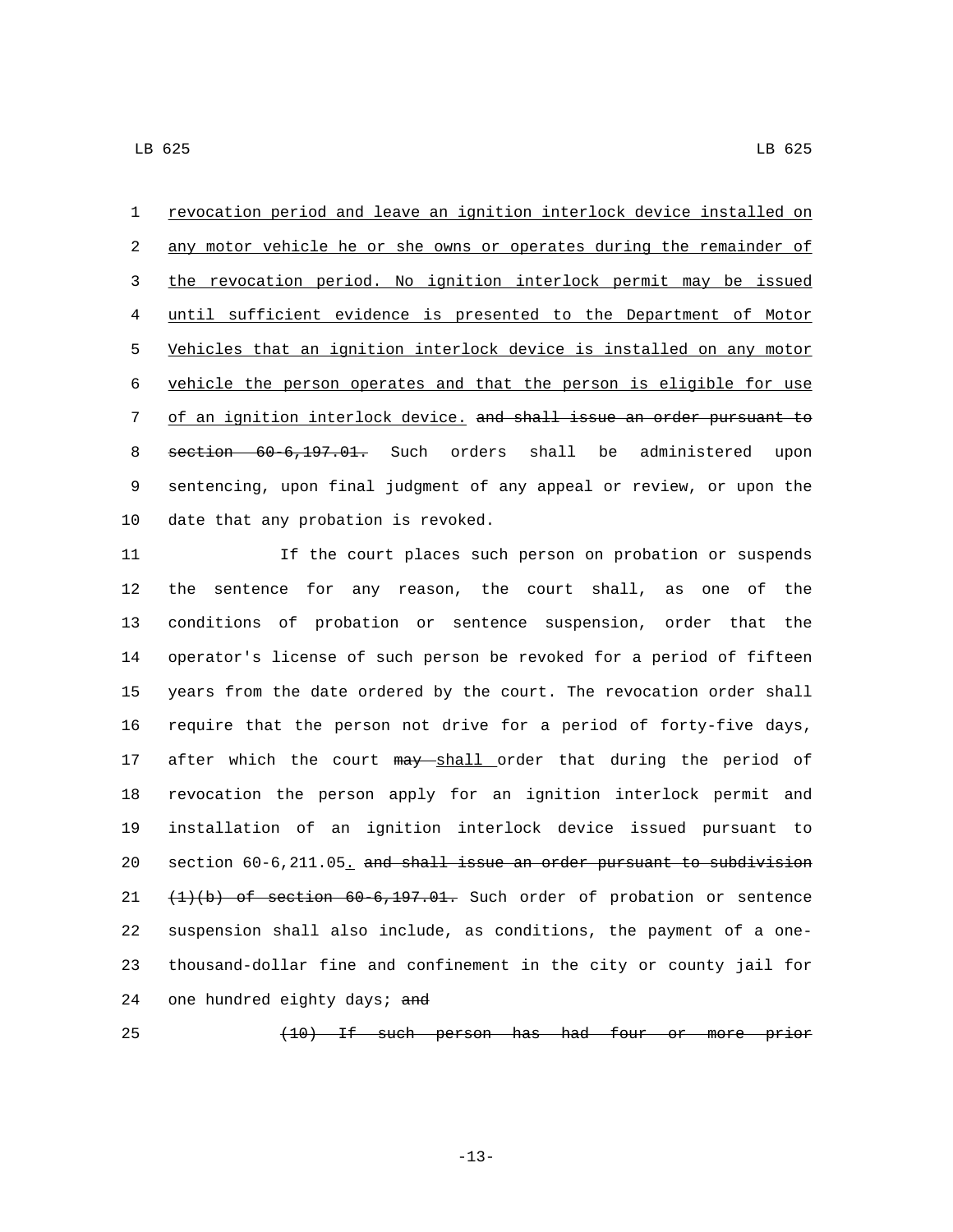convictions and, as part of the current violation, had a concentration of fifteen-hundredths of one gram or more by weight of alcohol per one hundred milliliters of his or her blood or fifteen-4 hundredths of one gram or more by weight of alcohol per two hundred ten liters of his or her breath or refused to submit to a test as required under section 60-6,197, such person shall be guilty of a Class II felony and the court shall, as part of the judgment of conviction, revoke the operator's license of such person for a period 9 of fifteen years from the date ordered by the court and shall issue an order pursuant to section 60-6,197.01. Such revocation and order shall be administered upon sentencing, upon final judgment of any 12 appeal or review, or upon the date that any probation is revoked. 13 13 If the court places such person on probation or suspends

14 the sentence for any reason, the court shall, as one of the 15 conditions of probation or sentence suspension, order that the 16 operator's license of such person be revoked for a period of fifteen 17 years from the date ordered by the court. The revocation order shall 18 require that the person not drive for a period of forty five days, 19 after which the court may order that during the period of revocation 20 the person apply for an ignition interlock permit and installation of 21 an ignition interlock device issued pursuant to section 60-6,211.05 22 and shall issue an order pursuant to subdivision  $(1)(b)$  of section 23 60-6,197.01. Such order of probation or sentence suspension shall 24 also include, as conditions, the payment of a one-thousand-dollar 25 fine and confinement in the city or county jail for one hundred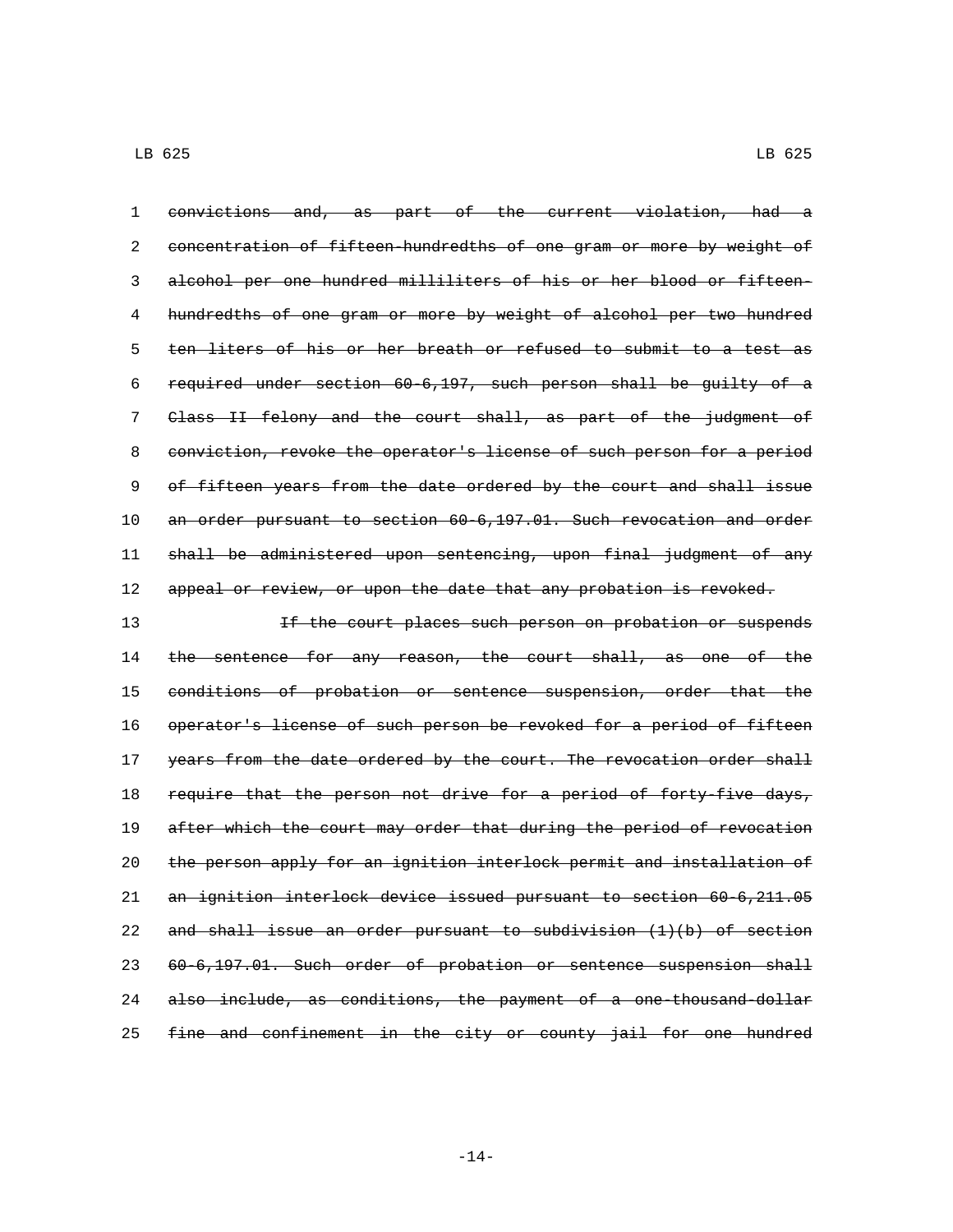| <del>eighty days.</del> |  |
|-------------------------|--|

 (7) If such person, as part of the current violation, operated the motor vehicle with a child fifteen years of age or younger as a passenger in such motor vehicle, such person shall be guilty of a Class IV felony and the court shall, as part of the judgment of conviction, revoke the operator's license of such person for a period of at least two years but not more than fifteen years 8 from the date ordered by the court. The revocation order shall require that the person not drive for a period of at least forty-five days, after which the court shall order that the person may apply for an ignition interlock permit for the remainder of the revocation period and leave an ignition interlock device installed on any motor vehicle he or she owns or operates during the remainder of the revocation period. No ignition interlock permit may be issued until sufficient evidence is presented to the Department of Motor Vehicles that an ignition interlock device is installed on any motor vehicle 17 the person operates and that the person is eligible for use of an ignition interlock device. Such revocation and order shall be administered upon sentencing, upon final judgment of any appeal or review, or upon the date that any probation is revoked. The court shall also sentence such person to serve at least one hundred twenty days' imprisonment in the city or county jail or an adult 23 correctional facility. If the court places such person on probation or suspends

the sentence for any reason, the court shall, as one of the

-15-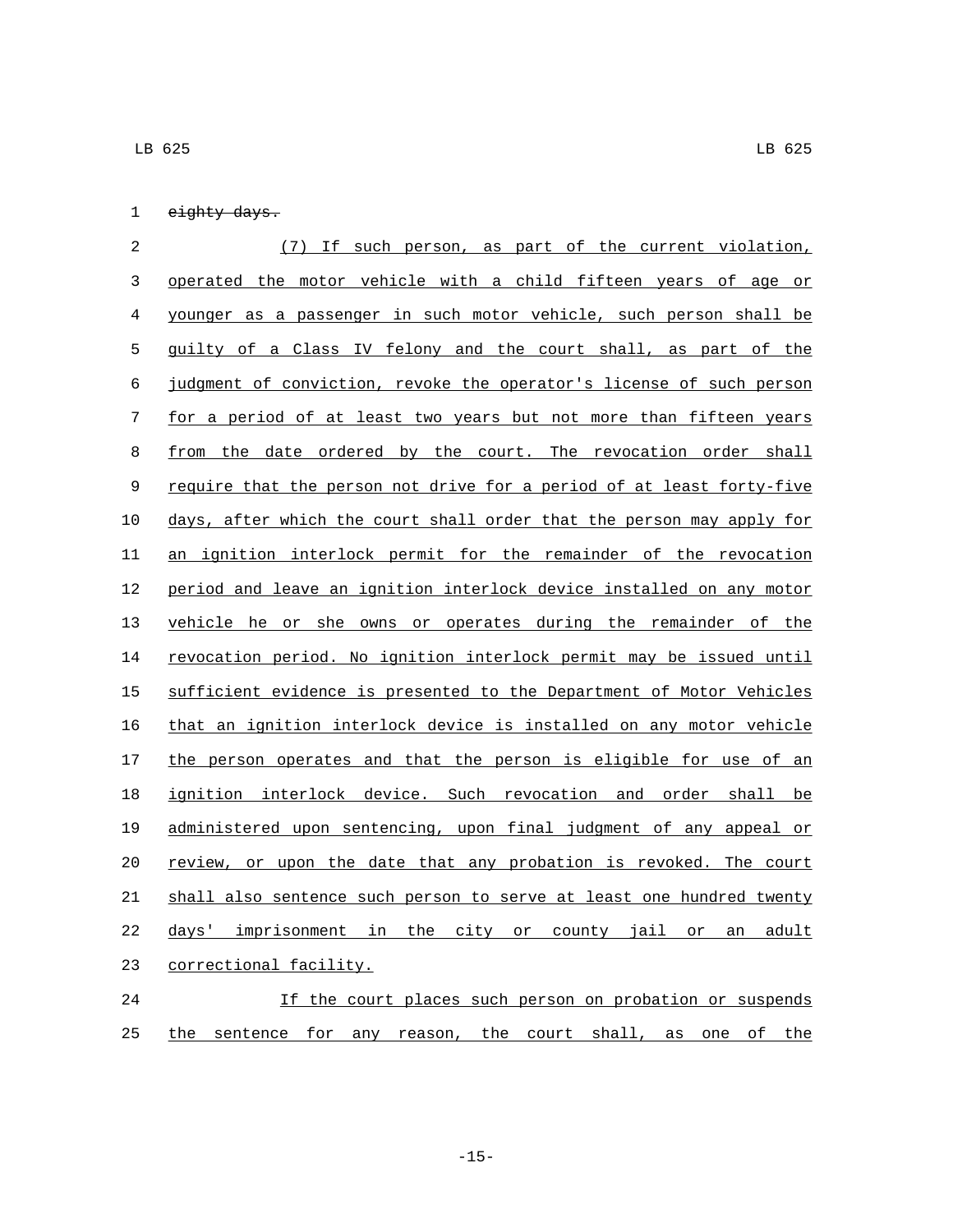| 1  | conditions of probation or sentence suspension, order that the        |
|----|-----------------------------------------------------------------------|
| 2  | operator's license of such person be revoked for a period of at least |
| 3  | one year but not more than fifteen years from the date ordered by the |
| 4  | court. The revocation order shall require that the person not drive   |
| 5  | for a period of forty-five days, after which the court shall order    |
| 6  | that during the period of revocation the person apply for an ignition |
| 7  | interlock permit and installation of an ignition interlock device     |
| 8  | issued pursuant to section 60-6,211.05. Such order of probation or    |
| 9  | sentence suspension shall also include, as conditions, the payment of |
| 10 | a one-thousand-dollar fine and confinement in the city or county jail |
| 11 | for sixty days.                                                       |
| 12 | (8) Whenever a person whose driving privileges have been              |
| 13 | restricted under this section seeks to have his or her unrestricted   |
| 14 | driving privileges restored, the Department of Motor Vehicles shall   |
| 15 | certify that none of the following incidents have occurred in the     |
| 16 | three months immediately prior to the restoration:                    |
| 17 | (a) That no attempt was made by the person to start his               |
| 18 | or her motor vehicle with a concentration of eight-hundredths of one  |
| 19 | gram or more by weight of alcohol per two hundred ten liters of his   |
| 20 | or her breath or more;                                                |
| 21 | (b) That the person did not fail to take or pass any                  |
| 22 | required retest; or                                                   |
| 23 | (c) That the person did not fail to appear at an ignition             |
| 24 | interlock device vendor when required for maintenance, repair,        |
| 25 | calibration, monitoring, inspection, or replacement of the ignition   |
|    |                                                                       |

-16-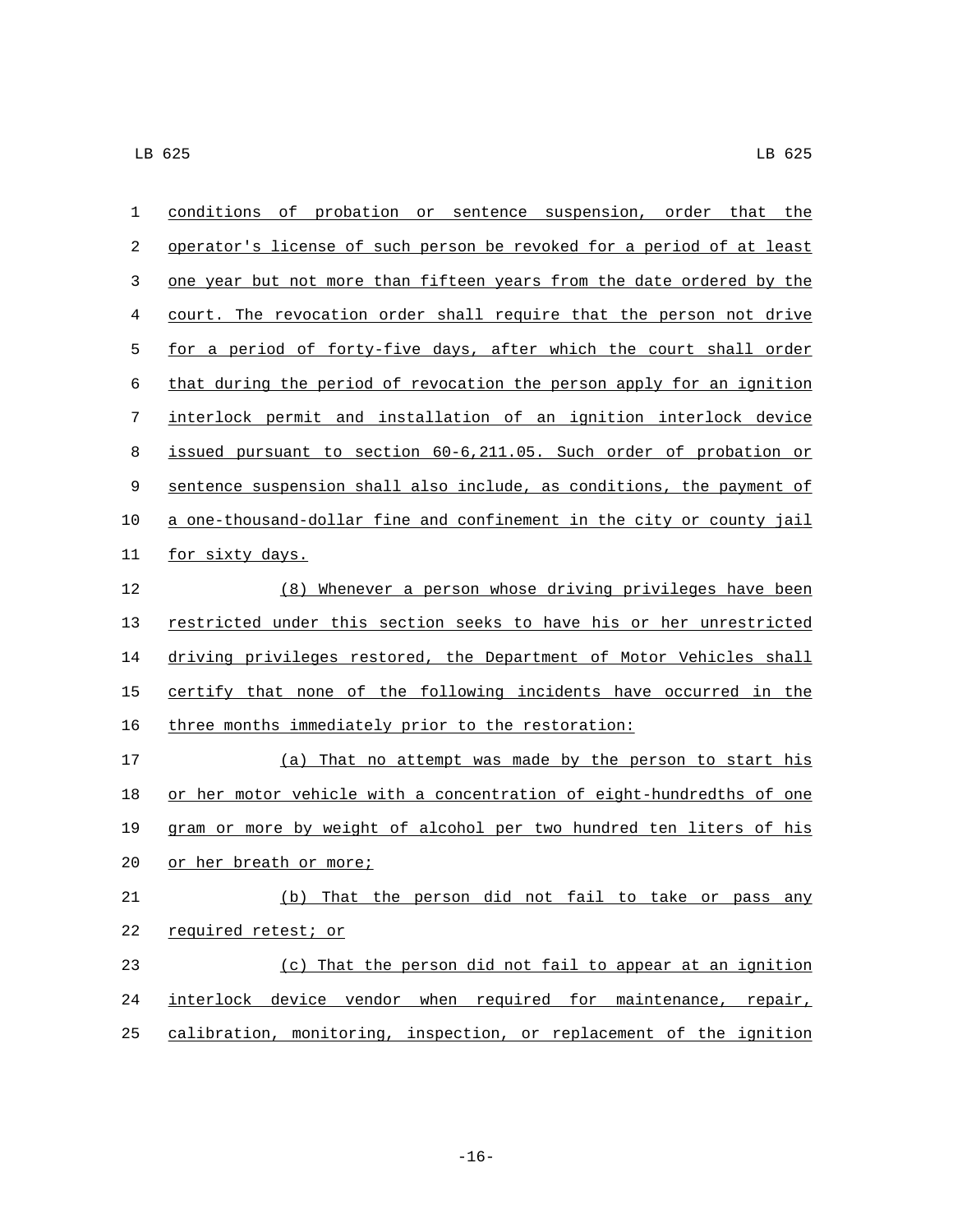## 1 interlock device.

 Sec. 2. Section 60-6,197.06, Reissue Revised Statutes of Nebraska, is amended to read:3

 60-6,197.06 (1) Unless otherwise provided by law pursuant to an ignition interlock permit, any person operating a motor vehicle on the highways or streets of this state while his or her operator's license has been revoked pursuant to section 28-306, section 60-698, 8 subdivision (4), (5), (6), <u>or (7),  $(8)$ ,  $(9)$ , or (10)</u> of section 60-6,197.03, or section 60-6,198, or pursuant to subdivision (2)(c) 10 or  $(2)(d)$  of section 60-6,196 or subdivision  $(4)(c)$  or  $(4)(d)$  of section 60-6,197 as such subdivisions existed prior to July 16, 2004, shall be guilty of a Class IV felony, and the court shall, as part of the judgment of conviction, revoke the operator's license of such person for a period of fifteen years from the date ordered by the 15 court. The revocation order shall require that the person not drive for a period of at least one year, after which the court shall order 17 the person to apply for an ignition interlock permit for the remainder of the revocation period and leave an ignition interlock device installed on any motor vehicle he or she owns or operates during the remainder of the revocation period. No ignition interlock permit may be issued until sufficient evidence is presented to the Department of Motor Vehicles that an ignition interlock device is installed on any motor vehicle the person operates and that the person is eligible for use of an ignition interlock device. and shall 25 issue an order pursuant to section 60-6,197.01. Such revocation and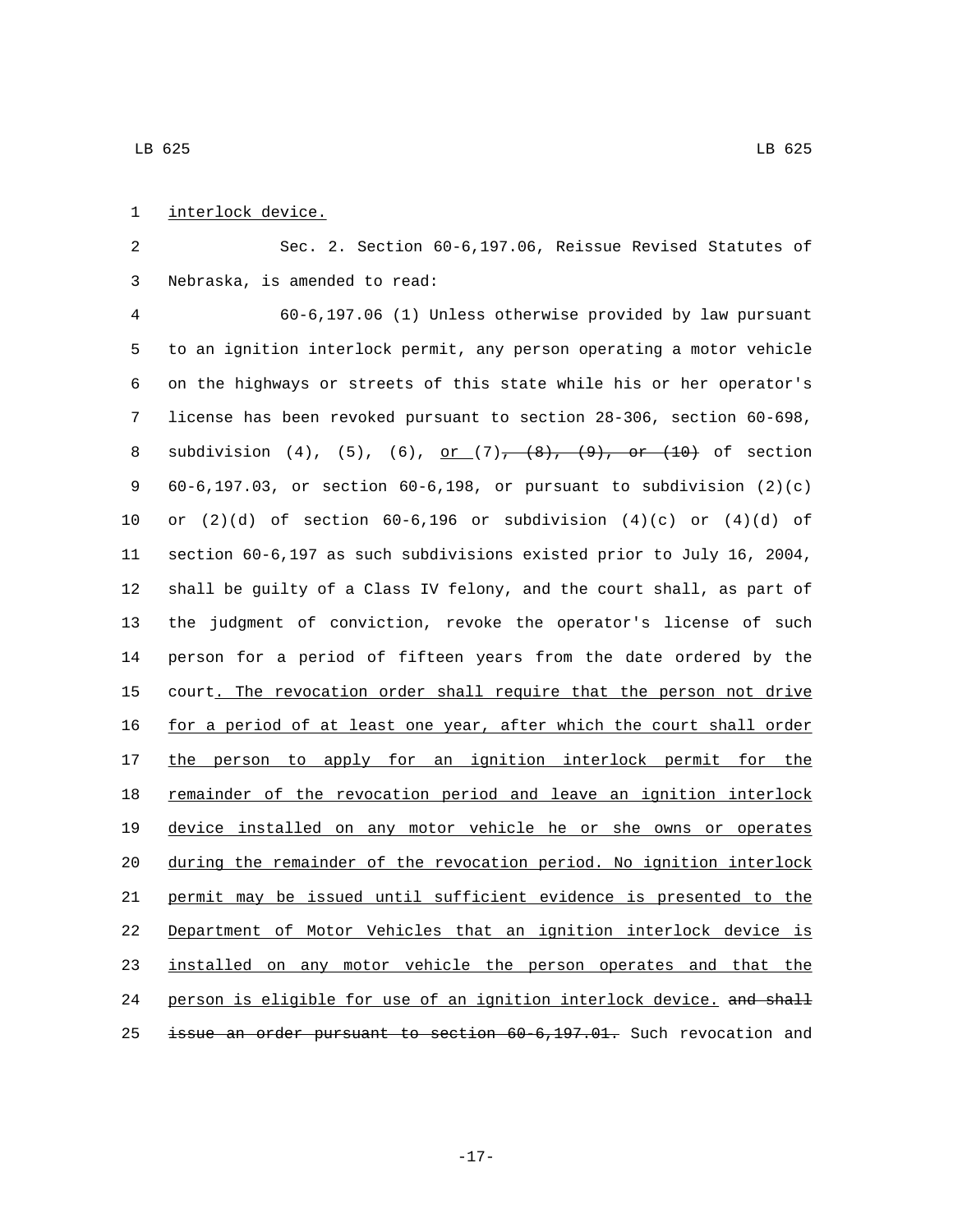order shall be administered upon sentencing, upon final judgment of any appeal or review, or upon the date that any probation is revoked. (2) If such person has had a conviction under this section or under subsection (6) of section 60-6,196 or subsection (7) of section 60-6,197, as such subsections existed prior to July 16, 2004, prior to the date of the current conviction under this section, such person shall be guilty of a Class III felony, and the court shall, as part of the judgment of conviction, revoke the operator's license of such person for a period of fifteen years from the date ordered by the court. The revocation order shall require that the person not drive for a period of at least one year, after which the court shall order the person to apply for an ignition interlock permit for the remainder of the revocation period and leave an ignition interlock device installed on any motor vehicle he or she 15 owns or operates during the remainder of the revocation period. No ignition interlock permit may be issued until sufficient evidence is presented to the Department of Motor Vehicles from the ignition interlock vendor, on a form prescribed by the department, that an ignition interlock device is installed on any motor vehicle the person operates and that the person is eligible for use of an ignition interlock device. and shall issue an order pursuant to section 60-6,197.01. Such revocation and order shall be administered upon sentencing, upon final judgment of any appeal or review, or upon 24 the date that any probation is revoked.

(3) Whenever a person whose driving privileges have been

-18-